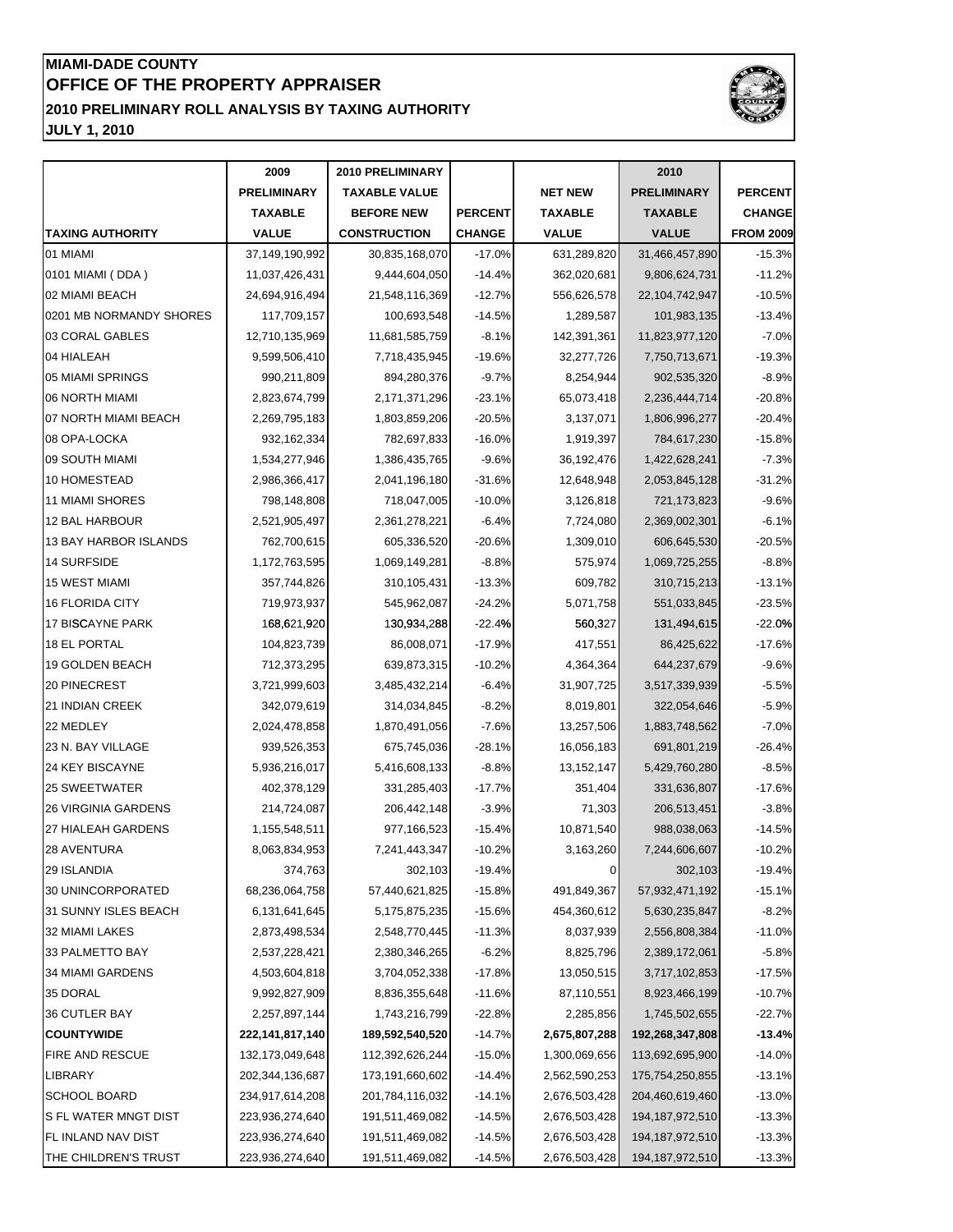### **MIAMI-DADE COUNTY OFFICE OF THE PROPERTY APPRAISER JULY 1, 2010** *2010 PRELIMINARY AVERAGE RESIDENTIAL VALUES*



| <b>MUNICIPALITY</b>            | <b>COUNT</b> | <b>JUST VALUE ASSESSED</b> |           | <b>TAXABLE</b> |
|--------------------------------|--------------|----------------------------|-----------|----------------|
| 01 CITY OF MIAMI               | 89,783       | 204,878                    | 187,247   | 163,665        |
| 02 CITY OF MIAMI BEACH         | 48,087       | 334,704                    | 302,526   | 284,809        |
| 03 CITY OF CORAL GABLES        | 16,373       | 615,725                    | 512,785   | 477,361        |
| 04 CITY OF HIALEAH             | 48,819       | 113,337                    | 100,608   | 61,955         |
| 05 CITY OF MIAMI SPRINGS       | 3,780        | 217,859                    | 180,912   | 138,376        |
| 06 CITY OF NORTH MIAMI         | 14,246       | 123,746                    | 108,441   | 80,629         |
| 07 CITY OF NORTH MIAMI BEACH   | 11,990       | 115,979                    | 102,987   | 73,978         |
| 08 CITY OF OPA-LOCKA           | 2,621        | 80,687                     | 69,889    | 44,129         |
| 09 CITY OF SOUTH MIAMI         | 3,641        | 268,827                    | 214,259   | 178,878        |
| 10 CITY OF HOMESTEAD           | 16,293       | 80,010                     | 78,768    | 60,307         |
| 11 MIAMI SHORES VILLAGE        | 3,676        | 276,492                    | 208,615   | 167,804        |
| 12 BAL HARBOUR VILLAGE         | 3,064        | 661,914                    | 617,307   | 603,540        |
| 13 TOWN OF BAY HARBOR ISLANDS  | 2,375        | 233,786                    | 197,923   | 171,709        |
| 14 TOWN OF SURFSIDE            | 3,331        | 327,657                    | 287,246   | 264,740        |
| 15 CITY OF WEST MIAMI          | 1,510        | 179,681                    | 145,553   | 101,587        |
| 16 CITY OF FLORIDA CITY        | 1,865        | 74,214                     | 69,279    | 50,186         |
| 17 VILLAGE OF BISCAYNE PARK    | 847          | 197,561                    | 160,845   | 117,169        |
| 18 VILLAGE OF EL PORTAL        | 691          | 169,714                    | 131,693   | 89,401         |
| 19 TOWN OF GOLDEN BEACH        | 351          | 2,092,650                  | 1,679,693 | 1,643,807      |
| 20 VILLAGE OF PINECREST        | 5,934        | 619,071                    | 524,406   | 482,308        |
| 21 VILLAGE OF INDIAN CREEK     | 31           | 8,641,118                  | 8,144,435 | 8,115,386      |
| 22 TOWN OF MEDLEY              | 86           | 101,914                    | 80,791    | 55,448         |
| 23 CITY OF NORTH BAY VILLAGE   | 3,659        | 156,272                    | 145,106   | 130,568        |
| 24 VILLAGE OF KEY BISCAYNE     | 6,903        | 822,094                    | 735,684   | 713,574        |
| 25 CITY OF SWEETWATER          | 2,095        | 126,293                    | 108,613   | 68,816         |
| 26 VILLAGE OF VIRGINIA GARDENS | 568          | 158,172                    | 128,512   | 92,112         |
| 27 CITY OF HIALEAH GARDENS     | 5,634        | 120,159                    | 108,717   | 72,416         |
| 28 CITY OF AVENTURA            | 23,783       | 252,063                    | 243,830   | 223,997        |
| 29 CITY OF ISLANDIA            | 1            | 263,809                    | 252,808   | 202,808        |
| 30 MUNICIPAL SERVICE AREA      | 310,824      | 154,459                    | 137,041   | 101,222        |
| 31 CITY OF SUNNY ISLES BEACH   | 16,633       | 307,964                    | 300,079   | 285,831        |
| 32 TOWN OF MIAMI LAKES         | 8,909        | 217,765                    | 192,492   | 151,702        |
| 33 VILLAGE OF PALMETTO BAY     | 7,976        | 310,419                    | 268,131   | 225,924        |
| 34 CITY OF MIAMI GARDENS       | 28,243       | 104,206                    | 88,416    | 54,615         |
| 35 CITY OF DORAL               | 15,983       | 202,487                    | 193,381   | 172,446        |
| 36 TOWN OF CUTLER BAY          | 13,801       | 129,950                    | 123,655   | 89,074         |
| <b>MIAMI-DADE COUNTYWIDE</b>   | 724,406      | 200,770                    | 179,534   | 148,579        |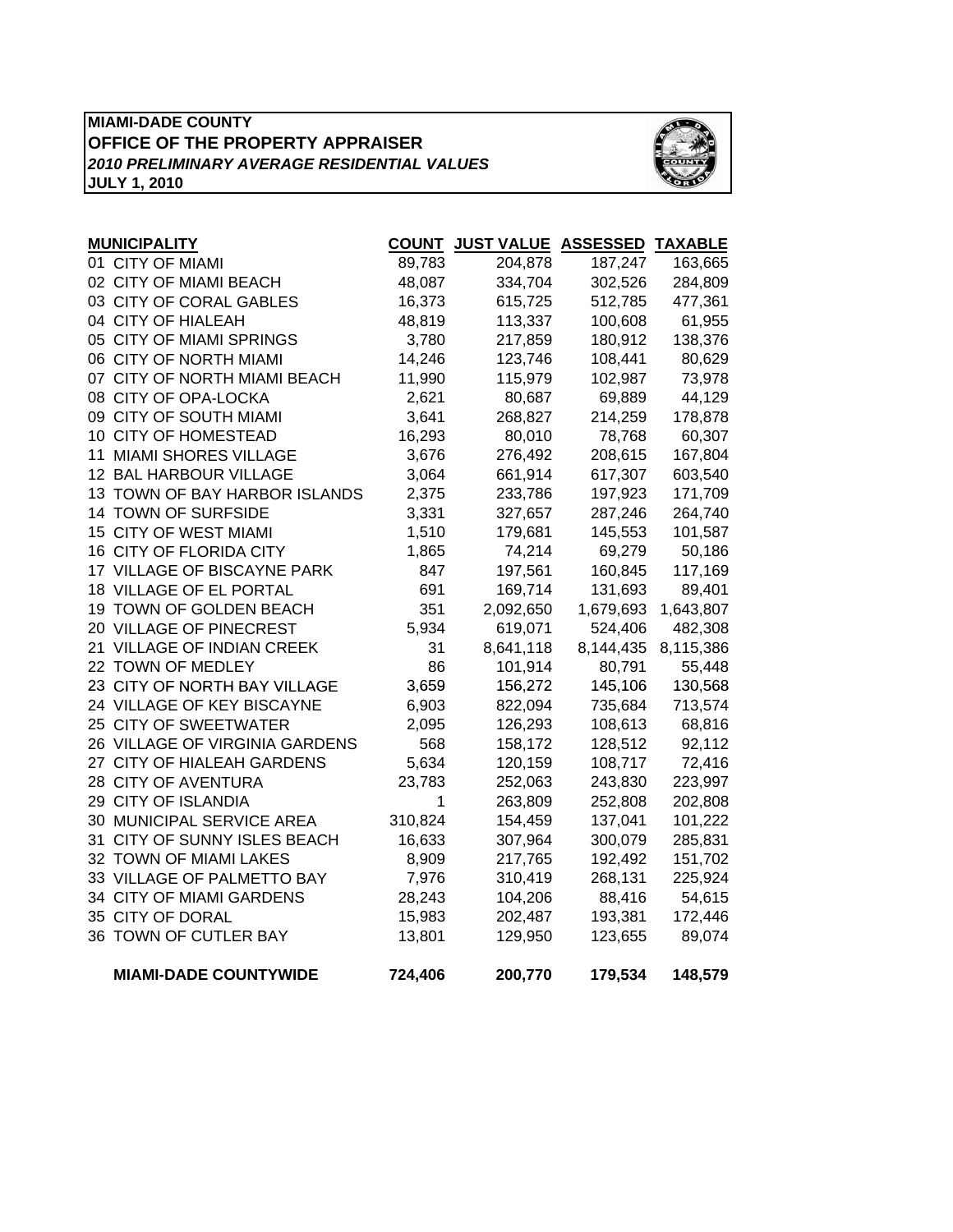## **MIAMI-DADE COUNTY OFFICE OF THE PROPERTY APPRAISER** *2010 PRELIMINARY HOMESTEAD AVERAGE RESIDENTIAL VALUES* **JULY 1, 2010**



| <b>MUNICIPALITY</b>            |         | COUNT JUST VALUE ASSESSED TAXABLE |           |           |
|--------------------------------|---------|-----------------------------------|-----------|-----------|
| 01 CITY OF MIAMI               | 40,166  | 204,900                           | 165,666   | 113,989   |
| 02 CITY OF MIAMI BEACH         | 15,794  | 407,233                           | 311,138   | 258,219   |
| 03 CITY OF CORAL GABLES        | 10,620  | 714,349                           | 555,686   | 503,408   |
| 04 CITY OF HIALEAH             | 34,554  | 121,330                           | 103,346   | 48,833    |
| 05 CITY OF MIAMI SPRINGS       | 3,030   | 224,651                           | 178,558   | 126,358   |
| 06 CITY OF NORTH MIAMI         | 8,856   | 140,112                           | 115,492   | 71,012    |
| 07 CITY OF NORTH MIAMI BEACH   | 7,449   | 128,714                           | 107,849   | 61,399    |
| 08 CITY OF OPA-LOCKA           | 1,686   | 84,719                            | 67,982    | 28,519    |
| 09 CITY OF SOUTH MIAMI         | 2,492   | 293,372                           | 213,663   | 162,036   |
| 10 CITY OF HOMESTEAD           | 6,804   | 93,009                            | 90,038    | 46,021    |
| 11 MIAMI SHORES VILLAGE        | 2,953   | 288,932                           | 204,436   | 155,000   |
| 12 BAL HARBOUR VILLAGE         | 769     | 890,341                           | 712,610   | 660,200   |
| 13 TOWN OF BAY HARBOR ISLANDS  | 1,294   | 287,397                           | 221,629   | 173,514   |
| 14 TOWN OF SURFSIDE            | 1,467   | 366,656                           | 274,899   | 224,325   |
| 15 CITY OF WEST MIAMI          | 1,182   | 182,716                           | 139,119   | 82,952    |
| 16 CITY OF FLORIDA CITY        | 877     | 81,472                            | 70,978    | 31,408    |
| 17 VILLAGE OF BISCAYNE PARK    | 709     | 199,808                           | 155,946   | 104,309   |
| 18 VILLAGE OF EL PORTAL        | 557     | 168,233                           | 121,065   | 68,599    |
| 19 TOWN OF GOLDEN BEACH        | 241     | 2,078,550                         | 1,477,106 | 1,424,840 |
| 20 VILLAGE OF PINECREST        | 4,670   | 647,408                           | 527,170   | 475,132   |
| 21 VILLAGE OF INDIAN CREEK     | 18      | 8,863,293                         | 8,007,893 | 7,957,866 |
| 22 TOWN OF MEDLEY              | 61      | 93,925                            | 64,145    | 29,969    |
| 23 CITY OF NORTH BAY VILLAGE   | 1,124   | 178,034                           | 142,728   | 95,402    |
| 24 VILLAGE OF KEY BISCAYNE     | 2,724   | 911,563                           | 695,683   | 642,645   |
| 25 CITY OF SWEETWATER          | 1,523   | 132,725                           | 108,406   | 54,106    |
| 26 VILLAGE OF VIRGINIA GARDENS | 426     | 169,405                           | 129,860   | 81,325    |
| 27 CITY OF HIALEAH GARDENS     | 4,153   | 126,684                           | 111,162   | 61,940    |
| 28 CITY OF AVENTURA            | 9,348   | 247,092                           | 226,555   | 176,299   |
| 29 CITY OF ISLANDIA            | 1       | 263,809                           | 252,808   | 202,808   |
| 30 MUNICIPAL SERVICE AREA      | 216,238 | 165,767                           | 140,833   | 89,698    |
| 31 CITY OF SUNNY ISLES BEACH   | 4,309   | 262,108                           | 231,673   | 177,010   |
| 32 TOWN OF MIAMI LAKES         | 6,838   | 231,985                           | 199,098   | 146,216   |
| 33 VILLAGE OF PALMETTO BAY     | 6,463   | 329,034                           | 276,848   | 225,425   |
| 34 CITY OF MIAMI GARDENS       | 20,578  | 107,954                           | 86,283    | 40,129    |
| 35 CITY OF DORAL               | 6,620   | 228,775                           | 206,834   | 156,422   |
| 36 TOWN OF CUTLER BAY          | 9,304   | 138,751                           | 129,413   | 78,291    |
| <b>MIAMI-DADE COUNTYWIDE</b>   | 435,898 | 204,166                           | 169,046   | 118,088   |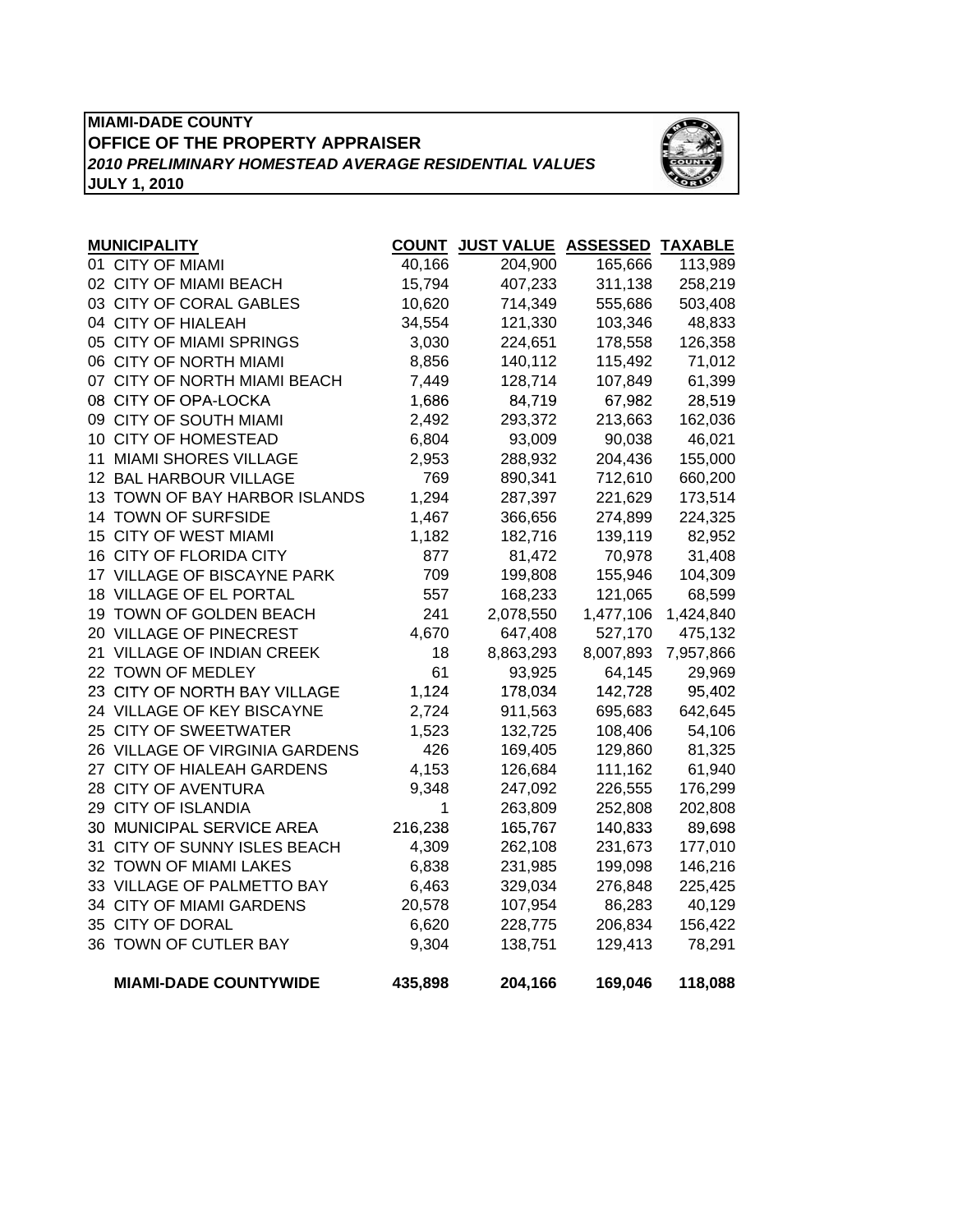#### **MIAMI-DADE COUNTY OFFICE OF THE PROPERTY APPRAISER JULY 1, 2010** *2009 AND 2010 PRELIMINARY ROLL COMPARISION*



| <b>PERS PROP</b><br><b>PERS PROP</b><br><b>GROSS</b><br><b>GROSS</b><br><b>CHANGE IN</b><br>& CENT ASSD<br><b>TAXING AUTHORITY</b><br><b>REAL PROPERTY</b><br><b>TAXABLE</b><br><b>REAL PROPERTY</b><br>& CENT ASSD<br><b>TAXABLE</b><br><b>GROSS TAXABLE</b><br><b>PCT</b><br><b>CITY OF MIAMI</b><br>29,763,097,176<br>1,703,360,714<br>31,466,457,890<br>35,450,817,682<br>1,698,373,310<br>37,149,190,992<br>$-5,682,733,102$ -15.30%<br>DOWNTOWN DEV AUTHORITY<br>827,031,123<br>11,037,426,431<br>9,027,358,572<br>779,266,159<br>9,806,624,731<br>10,210,395,308<br>-1,230,801,700 -11.15%<br><b>CITY OF MIAMI BEACH</b><br>21,537,194,839<br>567,548,108<br>22,104,742,947<br>24,155,364,313<br>539,552,181<br>24,694,916,494<br>$-2,590,173,547$<br>$-10.49%$<br><b>NORMANDY SHORES</b><br>101,910,843<br>72,292<br>101,983,135<br>117,601,153<br>108,004<br>117,709,157<br>$-15,726,022$<br>$-13.36%$<br>306,492,339<br>CITY OF CORAL GABLES<br>11,517,484,781<br>11,823,977,120<br>12,388,660,415<br>321,475,554<br>12,710,135,969<br>-886,158,849<br>$-6.97%$<br><b>CITY OF HIALEAH</b><br>7,222,367,199<br>528,346,472<br>7,750,713,671<br>9,051,434,412<br>548,071,998<br>9,599,506,410<br>$-1,848,792,739$<br>$-19.26%$<br>CITY OF MIAMI SPRINGS<br>49,973,152<br>935,190,259<br>990,211,809<br>$-8.85%$<br>852,562,168<br>902,535,320<br>55,021,550<br>-87,676,489<br><b>CITY OF NORTH MIAMI</b><br>2,138,856,648<br>97,588,066<br>2,823,674,799<br>$-587,230,085$<br>2,236,444,714<br>2,726,119,911<br>97,554,888<br>$-20.80%$<br>$-20.39%$<br>CITY OF NORTH MIAMI BEACH<br>1,684,316,630<br>122,679,647<br>1,806,996,277<br>2,156,287,650<br>113,507,533<br>2,269,795,183<br>$-462,798,906$<br>CITY OF OPA-LOCKA<br>702,596,703<br>82,020,527<br>932,162,334<br>784,617,230<br>838,488,465<br>93,673,869<br>$-147,545,104$<br>$-15.83%$<br><b>CITY OF SOUTH MIAMI</b><br>1,350,916,363<br>71,711,878<br>$-111,649,705$<br>$-7.28%$<br>1,422,628,241<br>1,455,866,814<br>78,411,132<br>1,534,277,946<br><b>CITY OF HOMESTEAD</b><br>1,949,053,792<br>104,791,336<br>2,053,845,128<br>2,875,737,725<br>2,986,366,417<br>-932,521,289<br>$-31.23%$<br>110,628,692<br><b>MIAMI SHORES VILLAGE</b><br>703,899,345<br>17,274,478<br>721,173,823<br>19,335,074<br>798,148,808<br>-76,974,985<br>$-9.64%$<br>778,813,734<br><b>BAL HARBOUR VILLAGE</b><br>2,334,443,814<br>34,558,487<br>2,369,002,301<br>35,357,899<br>2,521,905,497<br>$-152,903,196$<br>$-6.06%$<br>2,486,547,598<br>TOWN OF BAY HARBOR ISLANDS<br>594,127,026<br>12,518,504<br>606,645,530<br>749,553,673<br>13,146,942<br>762,700,615<br>$-156,055,085$<br>-20.46%<br><b>TOWN OF SURFSIDE</b><br>1,057,460,764<br>12,264,491<br>1,069,725,255<br>1,160,433,083<br>12,330,512<br>1,172,763,595<br>$-103,038,340$<br>$-8.79%$<br>17,179,303<br><b>CITY OF WEST MIAMI</b><br>296,100,075<br>14,615,138<br>310,715,213<br>340,565,523<br>357,744,826<br>$-47,029,613$ -13.15%<br><b>CITY OF FLORIDA CITY</b><br>510,816,402<br>40,217,443<br>551,033,845<br>679,138,368<br>40,835,569<br>719,973,937<br>-168,940,092<br>$-23.46%$<br>129,059,631<br>131,494,615<br>$-22.02%$<br><b>VILLAGE OF BISCAYNE PARK</b><br>2,434,984<br>166,107,320<br>2,514,600<br>168,621,920<br>$-37,127,305$<br>$-18,398,117$<br>$-17.55%$<br><b>VILLAGE OF EL PORTAL</b><br>84,018,395<br>2,407,227<br>86,425,622<br>102,263,421<br>2,560,318<br>104,823,739<br>TOWN OF GOLDEN BEACH<br>643,193,656<br>644,237,679<br>711,296,509<br>1,076,786<br>$-68, 135, 616$<br>$-9.56%$<br>1,044,023<br>712,373,295<br>VILLAGE OF PINECREST<br>3,478,825,126<br>3,517,339,939<br>39,424,119<br>3,721,999,603<br>-204,659,664<br>$-5.50%$<br>38,514,813<br>3,682,575,484 |
|-----------------------------------------------------------------------------------------------------------------------------------------------------------------------------------------------------------------------------------------------------------------------------------------------------------------------------------------------------------------------------------------------------------------------------------------------------------------------------------------------------------------------------------------------------------------------------------------------------------------------------------------------------------------------------------------------------------------------------------------------------------------------------------------------------------------------------------------------------------------------------------------------------------------------------------------------------------------------------------------------------------------------------------------------------------------------------------------------------------------------------------------------------------------------------------------------------------------------------------------------------------------------------------------------------------------------------------------------------------------------------------------------------------------------------------------------------------------------------------------------------------------------------------------------------------------------------------------------------------------------------------------------------------------------------------------------------------------------------------------------------------------------------------------------------------------------------------------------------------------------------------------------------------------------------------------------------------------------------------------------------------------------------------------------------------------------------------------------------------------------------------------------------------------------------------------------------------------------------------------------------------------------------------------------------------------------------------------------------------------------------------------------------------------------------------------------------------------------------------------------------------------------------------------------------------------------------------------------------------------------------------------------------------------------------------------------------------------------------------------------------------------------------------------------------------------------------------------------------------------------------------------------------------------------------------------------------------------------------------------------------------------------------------------------------------------------------------------------------------------------------------------------------------------------------------------------------------------------------------------------------------------------------------------------------------------------------------------------------------------------------------------------------------------------------------------------------------------------------------------------------------------------------------------------------------------------------------------------------------------------------------------------------------------------------------------------------------------------|
|                                                                                                                                                                                                                                                                                                                                                                                                                                                                                                                                                                                                                                                                                                                                                                                                                                                                                                                                                                                                                                                                                                                                                                                                                                                                                                                                                                                                                                                                                                                                                                                                                                                                                                                                                                                                                                                                                                                                                                                                                                                                                                                                                                                                                                                                                                                                                                                                                                                                                                                                                                                                                                                                                                                                                                                                                                                                                                                                                                                                                                                                                                                                                                                                                                                                                                                                                                                                                                                                                                                                                                                                                                                                                                                       |
|                                                                                                                                                                                                                                                                                                                                                                                                                                                                                                                                                                                                                                                                                                                                                                                                                                                                                                                                                                                                                                                                                                                                                                                                                                                                                                                                                                                                                                                                                                                                                                                                                                                                                                                                                                                                                                                                                                                                                                                                                                                                                                                                                                                                                                                                                                                                                                                                                                                                                                                                                                                                                                                                                                                                                                                                                                                                                                                                                                                                                                                                                                                                                                                                                                                                                                                                                                                                                                                                                                                                                                                                                                                                                                                       |
|                                                                                                                                                                                                                                                                                                                                                                                                                                                                                                                                                                                                                                                                                                                                                                                                                                                                                                                                                                                                                                                                                                                                                                                                                                                                                                                                                                                                                                                                                                                                                                                                                                                                                                                                                                                                                                                                                                                                                                                                                                                                                                                                                                                                                                                                                                                                                                                                                                                                                                                                                                                                                                                                                                                                                                                                                                                                                                                                                                                                                                                                                                                                                                                                                                                                                                                                                                                                                                                                                                                                                                                                                                                                                                                       |
|                                                                                                                                                                                                                                                                                                                                                                                                                                                                                                                                                                                                                                                                                                                                                                                                                                                                                                                                                                                                                                                                                                                                                                                                                                                                                                                                                                                                                                                                                                                                                                                                                                                                                                                                                                                                                                                                                                                                                                                                                                                                                                                                                                                                                                                                                                                                                                                                                                                                                                                                                                                                                                                                                                                                                                                                                                                                                                                                                                                                                                                                                                                                                                                                                                                                                                                                                                                                                                                                                                                                                                                                                                                                                                                       |
|                                                                                                                                                                                                                                                                                                                                                                                                                                                                                                                                                                                                                                                                                                                                                                                                                                                                                                                                                                                                                                                                                                                                                                                                                                                                                                                                                                                                                                                                                                                                                                                                                                                                                                                                                                                                                                                                                                                                                                                                                                                                                                                                                                                                                                                                                                                                                                                                                                                                                                                                                                                                                                                                                                                                                                                                                                                                                                                                                                                                                                                                                                                                                                                                                                                                                                                                                                                                                                                                                                                                                                                                                                                                                                                       |
|                                                                                                                                                                                                                                                                                                                                                                                                                                                                                                                                                                                                                                                                                                                                                                                                                                                                                                                                                                                                                                                                                                                                                                                                                                                                                                                                                                                                                                                                                                                                                                                                                                                                                                                                                                                                                                                                                                                                                                                                                                                                                                                                                                                                                                                                                                                                                                                                                                                                                                                                                                                                                                                                                                                                                                                                                                                                                                                                                                                                                                                                                                                                                                                                                                                                                                                                                                                                                                                                                                                                                                                                                                                                                                                       |
|                                                                                                                                                                                                                                                                                                                                                                                                                                                                                                                                                                                                                                                                                                                                                                                                                                                                                                                                                                                                                                                                                                                                                                                                                                                                                                                                                                                                                                                                                                                                                                                                                                                                                                                                                                                                                                                                                                                                                                                                                                                                                                                                                                                                                                                                                                                                                                                                                                                                                                                                                                                                                                                                                                                                                                                                                                                                                                                                                                                                                                                                                                                                                                                                                                                                                                                                                                                                                                                                                                                                                                                                                                                                                                                       |
|                                                                                                                                                                                                                                                                                                                                                                                                                                                                                                                                                                                                                                                                                                                                                                                                                                                                                                                                                                                                                                                                                                                                                                                                                                                                                                                                                                                                                                                                                                                                                                                                                                                                                                                                                                                                                                                                                                                                                                                                                                                                                                                                                                                                                                                                                                                                                                                                                                                                                                                                                                                                                                                                                                                                                                                                                                                                                                                                                                                                                                                                                                                                                                                                                                                                                                                                                                                                                                                                                                                                                                                                                                                                                                                       |
|                                                                                                                                                                                                                                                                                                                                                                                                                                                                                                                                                                                                                                                                                                                                                                                                                                                                                                                                                                                                                                                                                                                                                                                                                                                                                                                                                                                                                                                                                                                                                                                                                                                                                                                                                                                                                                                                                                                                                                                                                                                                                                                                                                                                                                                                                                                                                                                                                                                                                                                                                                                                                                                                                                                                                                                                                                                                                                                                                                                                                                                                                                                                                                                                                                                                                                                                                                                                                                                                                                                                                                                                                                                                                                                       |
|                                                                                                                                                                                                                                                                                                                                                                                                                                                                                                                                                                                                                                                                                                                                                                                                                                                                                                                                                                                                                                                                                                                                                                                                                                                                                                                                                                                                                                                                                                                                                                                                                                                                                                                                                                                                                                                                                                                                                                                                                                                                                                                                                                                                                                                                                                                                                                                                                                                                                                                                                                                                                                                                                                                                                                                                                                                                                                                                                                                                                                                                                                                                                                                                                                                                                                                                                                                                                                                                                                                                                                                                                                                                                                                       |
|                                                                                                                                                                                                                                                                                                                                                                                                                                                                                                                                                                                                                                                                                                                                                                                                                                                                                                                                                                                                                                                                                                                                                                                                                                                                                                                                                                                                                                                                                                                                                                                                                                                                                                                                                                                                                                                                                                                                                                                                                                                                                                                                                                                                                                                                                                                                                                                                                                                                                                                                                                                                                                                                                                                                                                                                                                                                                                                                                                                                                                                                                                                                                                                                                                                                                                                                                                                                                                                                                                                                                                                                                                                                                                                       |
|                                                                                                                                                                                                                                                                                                                                                                                                                                                                                                                                                                                                                                                                                                                                                                                                                                                                                                                                                                                                                                                                                                                                                                                                                                                                                                                                                                                                                                                                                                                                                                                                                                                                                                                                                                                                                                                                                                                                                                                                                                                                                                                                                                                                                                                                                                                                                                                                                                                                                                                                                                                                                                                                                                                                                                                                                                                                                                                                                                                                                                                                                                                                                                                                                                                                                                                                                                                                                                                                                                                                                                                                                                                                                                                       |
|                                                                                                                                                                                                                                                                                                                                                                                                                                                                                                                                                                                                                                                                                                                                                                                                                                                                                                                                                                                                                                                                                                                                                                                                                                                                                                                                                                                                                                                                                                                                                                                                                                                                                                                                                                                                                                                                                                                                                                                                                                                                                                                                                                                                                                                                                                                                                                                                                                                                                                                                                                                                                                                                                                                                                                                                                                                                                                                                                                                                                                                                                                                                                                                                                                                                                                                                                                                                                                                                                                                                                                                                                                                                                                                       |
|                                                                                                                                                                                                                                                                                                                                                                                                                                                                                                                                                                                                                                                                                                                                                                                                                                                                                                                                                                                                                                                                                                                                                                                                                                                                                                                                                                                                                                                                                                                                                                                                                                                                                                                                                                                                                                                                                                                                                                                                                                                                                                                                                                                                                                                                                                                                                                                                                                                                                                                                                                                                                                                                                                                                                                                                                                                                                                                                                                                                                                                                                                                                                                                                                                                                                                                                                                                                                                                                                                                                                                                                                                                                                                                       |
|                                                                                                                                                                                                                                                                                                                                                                                                                                                                                                                                                                                                                                                                                                                                                                                                                                                                                                                                                                                                                                                                                                                                                                                                                                                                                                                                                                                                                                                                                                                                                                                                                                                                                                                                                                                                                                                                                                                                                                                                                                                                                                                                                                                                                                                                                                                                                                                                                                                                                                                                                                                                                                                                                                                                                                                                                                                                                                                                                                                                                                                                                                                                                                                                                                                                                                                                                                                                                                                                                                                                                                                                                                                                                                                       |
|                                                                                                                                                                                                                                                                                                                                                                                                                                                                                                                                                                                                                                                                                                                                                                                                                                                                                                                                                                                                                                                                                                                                                                                                                                                                                                                                                                                                                                                                                                                                                                                                                                                                                                                                                                                                                                                                                                                                                                                                                                                                                                                                                                                                                                                                                                                                                                                                                                                                                                                                                                                                                                                                                                                                                                                                                                                                                                                                                                                                                                                                                                                                                                                                                                                                                                                                                                                                                                                                                                                                                                                                                                                                                                                       |
|                                                                                                                                                                                                                                                                                                                                                                                                                                                                                                                                                                                                                                                                                                                                                                                                                                                                                                                                                                                                                                                                                                                                                                                                                                                                                                                                                                                                                                                                                                                                                                                                                                                                                                                                                                                                                                                                                                                                                                                                                                                                                                                                                                                                                                                                                                                                                                                                                                                                                                                                                                                                                                                                                                                                                                                                                                                                                                                                                                                                                                                                                                                                                                                                                                                                                                                                                                                                                                                                                                                                                                                                                                                                                                                       |
|                                                                                                                                                                                                                                                                                                                                                                                                                                                                                                                                                                                                                                                                                                                                                                                                                                                                                                                                                                                                                                                                                                                                                                                                                                                                                                                                                                                                                                                                                                                                                                                                                                                                                                                                                                                                                                                                                                                                                                                                                                                                                                                                                                                                                                                                                                                                                                                                                                                                                                                                                                                                                                                                                                                                                                                                                                                                                                                                                                                                                                                                                                                                                                                                                                                                                                                                                                                                                                                                                                                                                                                                                                                                                                                       |
|                                                                                                                                                                                                                                                                                                                                                                                                                                                                                                                                                                                                                                                                                                                                                                                                                                                                                                                                                                                                                                                                                                                                                                                                                                                                                                                                                                                                                                                                                                                                                                                                                                                                                                                                                                                                                                                                                                                                                                                                                                                                                                                                                                                                                                                                                                                                                                                                                                                                                                                                                                                                                                                                                                                                                                                                                                                                                                                                                                                                                                                                                                                                                                                                                                                                                                                                                                                                                                                                                                                                                                                                                                                                                                                       |
|                                                                                                                                                                                                                                                                                                                                                                                                                                                                                                                                                                                                                                                                                                                                                                                                                                                                                                                                                                                                                                                                                                                                                                                                                                                                                                                                                                                                                                                                                                                                                                                                                                                                                                                                                                                                                                                                                                                                                                                                                                                                                                                                                                                                                                                                                                                                                                                                                                                                                                                                                                                                                                                                                                                                                                                                                                                                                                                                                                                                                                                                                                                                                                                                                                                                                                                                                                                                                                                                                                                                                                                                                                                                                                                       |
|                                                                                                                                                                                                                                                                                                                                                                                                                                                                                                                                                                                                                                                                                                                                                                                                                                                                                                                                                                                                                                                                                                                                                                                                                                                                                                                                                                                                                                                                                                                                                                                                                                                                                                                                                                                                                                                                                                                                                                                                                                                                                                                                                                                                                                                                                                                                                                                                                                                                                                                                                                                                                                                                                                                                                                                                                                                                                                                                                                                                                                                                                                                                                                                                                                                                                                                                                                                                                                                                                                                                                                                                                                                                                                                       |
|                                                                                                                                                                                                                                                                                                                                                                                                                                                                                                                                                                                                                                                                                                                                                                                                                                                                                                                                                                                                                                                                                                                                                                                                                                                                                                                                                                                                                                                                                                                                                                                                                                                                                                                                                                                                                                                                                                                                                                                                                                                                                                                                                                                                                                                                                                                                                                                                                                                                                                                                                                                                                                                                                                                                                                                                                                                                                                                                                                                                                                                                                                                                                                                                                                                                                                                                                                                                                                                                                                                                                                                                                                                                                                                       |
|                                                                                                                                                                                                                                                                                                                                                                                                                                                                                                                                                                                                                                                                                                                                                                                                                                                                                                                                                                                                                                                                                                                                                                                                                                                                                                                                                                                                                                                                                                                                                                                                                                                                                                                                                                                                                                                                                                                                                                                                                                                                                                                                                                                                                                                                                                                                                                                                                                                                                                                                                                                                                                                                                                                                                                                                                                                                                                                                                                                                                                                                                                                                                                                                                                                                                                                                                                                                                                                                                                                                                                                                                                                                                                                       |
|                                                                                                                                                                                                                                                                                                                                                                                                                                                                                                                                                                                                                                                                                                                                                                                                                                                                                                                                                                                                                                                                                                                                                                                                                                                                                                                                                                                                                                                                                                                                                                                                                                                                                                                                                                                                                                                                                                                                                                                                                                                                                                                                                                                                                                                                                                                                                                                                                                                                                                                                                                                                                                                                                                                                                                                                                                                                                                                                                                                                                                                                                                                                                                                                                                                                                                                                                                                                                                                                                                                                                                                                                                                                                                                       |
| VILLAGE OF INDIAN CREEK<br>320,637,475<br>1,417,171<br>322,054,646<br>340,520,785<br>1,558,834<br>342,079,619<br>$-20,024,973$<br>$-5.85%$                                                                                                                                                                                                                                                                                                                                                                                                                                                                                                                                                                                                                                                                                                                                                                                                                                                                                                                                                                                                                                                                                                                                                                                                                                                                                                                                                                                                                                                                                                                                                                                                                                                                                                                                                                                                                                                                                                                                                                                                                                                                                                                                                                                                                                                                                                                                                                                                                                                                                                                                                                                                                                                                                                                                                                                                                                                                                                                                                                                                                                                                                                                                                                                                                                                                                                                                                                                                                                                                                                                                                                            |
| TOWN OF MEDLEY<br>$-6.95%$<br>1,663,252,810<br>220,495,752<br>1,883,748,562<br>1,794,407,821<br>230,071,037<br>2,024,478,858<br>-140,730,296                                                                                                                                                                                                                                                                                                                                                                                                                                                                                                                                                                                                                                                                                                                                                                                                                                                                                                                                                                                                                                                                                                                                                                                                                                                                                                                                                                                                                                                                                                                                                                                                                                                                                                                                                                                                                                                                                                                                                                                                                                                                                                                                                                                                                                                                                                                                                                                                                                                                                                                                                                                                                                                                                                                                                                                                                                                                                                                                                                                                                                                                                                                                                                                                                                                                                                                                                                                                                                                                                                                                                                          |
| CITY OF NORTH BAY VILLAGE<br>19,237,176<br>672,564,043<br>691,801,219<br>918,399,145<br>21,127,208<br>939,526,353<br>$-247,725,134$<br>-26.37%                                                                                                                                                                                                                                                                                                                                                                                                                                                                                                                                                                                                                                                                                                                                                                                                                                                                                                                                                                                                                                                                                                                                                                                                                                                                                                                                                                                                                                                                                                                                                                                                                                                                                                                                                                                                                                                                                                                                                                                                                                                                                                                                                                                                                                                                                                                                                                                                                                                                                                                                                                                                                                                                                                                                                                                                                                                                                                                                                                                                                                                                                                                                                                                                                                                                                                                                                                                                                                                                                                                                                                        |
| 5,390,947,415<br><b>VILLAGE OF KEY BISCAYNE</b><br>38,812,865<br>5,429,760,280<br>5,896,694,256<br>39,521,761<br>5,936,216,017<br>-506,455,737<br>$-8.53%$                                                                                                                                                                                                                                                                                                                                                                                                                                                                                                                                                                                                                                                                                                                                                                                                                                                                                                                                                                                                                                                                                                                                                                                                                                                                                                                                                                                                                                                                                                                                                                                                                                                                                                                                                                                                                                                                                                                                                                                                                                                                                                                                                                                                                                                                                                                                                                                                                                                                                                                                                                                                                                                                                                                                                                                                                                                                                                                                                                                                                                                                                                                                                                                                                                                                                                                                                                                                                                                                                                                                                            |
| <b>CITY OF SWEETWATER</b><br>12,980,618<br>331,636,807<br>318,656,189<br>390,861,043<br>11,517,086<br>402,378,129<br>$-70,741,322$<br>$-17.58%$                                                                                                                                                                                                                                                                                                                                                                                                                                                                                                                                                                                                                                                                                                                                                                                                                                                                                                                                                                                                                                                                                                                                                                                                                                                                                                                                                                                                                                                                                                                                                                                                                                                                                                                                                                                                                                                                                                                                                                                                                                                                                                                                                                                                                                                                                                                                                                                                                                                                                                                                                                                                                                                                                                                                                                                                                                                                                                                                                                                                                                                                                                                                                                                                                                                                                                                                                                                                                                                                                                                                                                       |
| <b>VILLAGE OF VIRGINIA GARDENS</b><br>147,424,939<br>59,088,512<br>206,513,451<br>$-8,210,636$<br>$-3.82%$<br>160,887,886<br>53,836,201<br>214,724,087                                                                                                                                                                                                                                                                                                                                                                                                                                                                                                                                                                                                                                                                                                                                                                                                                                                                                                                                                                                                                                                                                                                                                                                                                                                                                                                                                                                                                                                                                                                                                                                                                                                                                                                                                                                                                                                                                                                                                                                                                                                                                                                                                                                                                                                                                                                                                                                                                                                                                                                                                                                                                                                                                                                                                                                                                                                                                                                                                                                                                                                                                                                                                                                                                                                                                                                                                                                                                                                                                                                                                                |
| <b>CITY OF HIALEAH GARDENS</b><br>932,793,443<br>988,038,063<br>49,860,115<br>$-167,510,448$ $-14.50\%$<br>55,244,620<br>1,105,688,396<br>1,155,548,511                                                                                                                                                                                                                                                                                                                                                                                                                                                                                                                                                                                                                                                                                                                                                                                                                                                                                                                                                                                                                                                                                                                                                                                                                                                                                                                                                                                                                                                                                                                                                                                                                                                                                                                                                                                                                                                                                                                                                                                                                                                                                                                                                                                                                                                                                                                                                                                                                                                                                                                                                                                                                                                                                                                                                                                                                                                                                                                                                                                                                                                                                                                                                                                                                                                                                                                                                                                                                                                                                                                                                               |
| <b>CITY OF AVENTURA</b><br>7,027,745,380<br>7,244,606,607<br>8,063,834,953<br>$-819,228,346$ -10.16%<br>216,861,227<br>7,842,308,313<br>221,526,640                                                                                                                                                                                                                                                                                                                                                                                                                                                                                                                                                                                                                                                                                                                                                                                                                                                                                                                                                                                                                                                                                                                                                                                                                                                                                                                                                                                                                                                                                                                                                                                                                                                                                                                                                                                                                                                                                                                                                                                                                                                                                                                                                                                                                                                                                                                                                                                                                                                                                                                                                                                                                                                                                                                                                                                                                                                                                                                                                                                                                                                                                                                                                                                                                                                                                                                                                                                                                                                                                                                                                                   |
| <b>CITY OF ISLANDIA</b><br>302,103<br>302,103<br>374,763<br>374,763<br>-72,660 -19.39%<br>$\Omega$<br>$\Omega$                                                                                                                                                                                                                                                                                                                                                                                                                                                                                                                                                                                                                                                                                                                                                                                                                                                                                                                                                                                                                                                                                                                                                                                                                                                                                                                                                                                                                                                                                                                                                                                                                                                                                                                                                                                                                                                                                                                                                                                                                                                                                                                                                                                                                                                                                                                                                                                                                                                                                                                                                                                                                                                                                                                                                                                                                                                                                                                                                                                                                                                                                                                                                                                                                                                                                                                                                                                                                                                                                                                                                                                                        |
| 5,579,798,898<br>CITY OF SUNNY ISLES BEACH<br>50,436,949<br>5,630,235,847<br>6,078,522,778<br>6,131,641,645<br>$-501,405,798$<br>$-8.18%$<br>53,118,867                                                                                                                                                                                                                                                                                                                                                                                                                                                                                                                                                                                                                                                                                                                                                                                                                                                                                                                                                                                                                                                                                                                                                                                                                                                                                                                                                                                                                                                                                                                                                                                                                                                                                                                                                                                                                                                                                                                                                                                                                                                                                                                                                                                                                                                                                                                                                                                                                                                                                                                                                                                                                                                                                                                                                                                                                                                                                                                                                                                                                                                                                                                                                                                                                                                                                                                                                                                                                                                                                                                                                               |
| TOWN OF MIAMI LAKES<br>2,371,488,304<br>185,320,080<br>2,556,808,384<br>2,679,549,553<br>193,948,981<br>2,873,498,534<br>$-316,690,150$<br>$-11.02%$                                                                                                                                                                                                                                                                                                                                                                                                                                                                                                                                                                                                                                                                                                                                                                                                                                                                                                                                                                                                                                                                                                                                                                                                                                                                                                                                                                                                                                                                                                                                                                                                                                                                                                                                                                                                                                                                                                                                                                                                                                                                                                                                                                                                                                                                                                                                                                                                                                                                                                                                                                                                                                                                                                                                                                                                                                                                                                                                                                                                                                                                                                                                                                                                                                                                                                                                                                                                                                                                                                                                                                  |
| VILLAGE OF PALMETTO BAY<br>2,313,974,928<br>75,197,133<br>2,459,422,184<br>77,806,237<br>$-148,056,360$<br>$-5.84%$<br>2,389,172,061<br>2,537,228,421                                                                                                                                                                                                                                                                                                                                                                                                                                                                                                                                                                                                                                                                                                                                                                                                                                                                                                                                                                                                                                                                                                                                                                                                                                                                                                                                                                                                                                                                                                                                                                                                                                                                                                                                                                                                                                                                                                                                                                                                                                                                                                                                                                                                                                                                                                                                                                                                                                                                                                                                                                                                                                                                                                                                                                                                                                                                                                                                                                                                                                                                                                                                                                                                                                                                                                                                                                                                                                                                                                                                                                 |
| 358,926,562<br><b>CITY OF MIAMI GARDENS</b><br>3,358,176,291<br>3,717,102,853<br>4,126,573,626<br>377,031,192<br>4,503,604,818<br>-786,501,965 -17.46%                                                                                                                                                                                                                                                                                                                                                                                                                                                                                                                                                                                                                                                                                                                                                                                                                                                                                                                                                                                                                                                                                                                                                                                                                                                                                                                                                                                                                                                                                                                                                                                                                                                                                                                                                                                                                                                                                                                                                                                                                                                                                                                                                                                                                                                                                                                                                                                                                                                                                                                                                                                                                                                                                                                                                                                                                                                                                                                                                                                                                                                                                                                                                                                                                                                                                                                                                                                                                                                                                                                                                                |
| <b>CITY OF DORAL</b><br>585,306,187<br>9,992,827,909<br>$-1,069,361,710$ $-10.70%$<br>8,338,160,012<br>8,923,466,199<br>9,380,370,462<br>612,457,447                                                                                                                                                                                                                                                                                                                                                                                                                                                                                                                                                                                                                                                                                                                                                                                                                                                                                                                                                                                                                                                                                                                                                                                                                                                                                                                                                                                                                                                                                                                                                                                                                                                                                                                                                                                                                                                                                                                                                                                                                                                                                                                                                                                                                                                                                                                                                                                                                                                                                                                                                                                                                                                                                                                                                                                                                                                                                                                                                                                                                                                                                                                                                                                                                                                                                                                                                                                                                                                                                                                                                                  |
| TOWN OF CUTLER BAY<br>1,677,314,410<br>68,188,245<br>66,551,785<br>2,257,897,144<br>-512,394,489 -22.69%<br>1,745,502,655<br>2,191,345,359                                                                                                                                                                                                                                                                                                                                                                                                                                                                                                                                                                                                                                                                                                                                                                                                                                                                                                                                                                                                                                                                                                                                                                                                                                                                                                                                                                                                                                                                                                                                                                                                                                                                                                                                                                                                                                                                                                                                                                                                                                                                                                                                                                                                                                                                                                                                                                                                                                                                                                                                                                                                                                                                                                                                                                                                                                                                                                                                                                                                                                                                                                                                                                                                                                                                                                                                                                                                                                                                                                                                                                            |
| <b>COUNTY OPERATING</b><br>182,073,857,313<br>10,194,490,495<br>211,785,208,515<br>10,356,608,625<br>$-29,873,469,332$ $-13.45%$<br>192,268,347,808<br>222, 141, 817, 140                                                                                                                                                                                                                                                                                                                                                                                                                                                                                                                                                                                                                                                                                                                                                                                                                                                                                                                                                                                                                                                                                                                                                                                                                                                                                                                                                                                                                                                                                                                                                                                                                                                                                                                                                                                                                                                                                                                                                                                                                                                                                                                                                                                                                                                                                                                                                                                                                                                                                                                                                                                                                                                                                                                                                                                                                                                                                                                                                                                                                                                                                                                                                                                                                                                                                                                                                                                                                                                                                                                                             |
| 53,498,537,753<br>4,433,933,439<br>57,932,471,192<br>68,236,064,758<br>$-10,303,593,566$ $-15.10%$<br>MUNICIPAL SERVICE AREA<br>63,731,492,705<br>4,504,572,053                                                                                                                                                                                                                                                                                                                                                                                                                                                                                                                                                                                                                                                                                                                                                                                                                                                                                                                                                                                                                                                                                                                                                                                                                                                                                                                                                                                                                                                                                                                                                                                                                                                                                                                                                                                                                                                                                                                                                                                                                                                                                                                                                                                                                                                                                                                                                                                                                                                                                                                                                                                                                                                                                                                                                                                                                                                                                                                                                                                                                                                                                                                                                                                                                                                                                                                                                                                                                                                                                                                                                       |
| FIRE & RESCUE<br>106,642,765,903<br>7,049,929,997<br>113,692,695,900<br>124,963,435,827<br>7,209,613,821<br>132,173,049,648<br>$-18,480,353,748$ -13.98%                                                                                                                                                                                                                                                                                                                                                                                                                                                                                                                                                                                                                                                                                                                                                                                                                                                                                                                                                                                                                                                                                                                                                                                                                                                                                                                                                                                                                                                                                                                                                                                                                                                                                                                                                                                                                                                                                                                                                                                                                                                                                                                                                                                                                                                                                                                                                                                                                                                                                                                                                                                                                                                                                                                                                                                                                                                                                                                                                                                                                                                                                                                                                                                                                                                                                                                                                                                                                                                                                                                                                              |
| <b>LIBRARY</b><br>9,517,303,779<br>166,384,990,505<br>9,369,260,350<br>175,754,250,855<br>192,826,832,908<br>202,344,136,687<br>$-26,589,885,832$ -13.14%                                                                                                                                                                                                                                                                                                                                                                                                                                                                                                                                                                                                                                                                                                                                                                                                                                                                                                                                                                                                                                                                                                                                                                                                                                                                                                                                                                                                                                                                                                                                                                                                                                                                                                                                                                                                                                                                                                                                                                                                                                                                                                                                                                                                                                                                                                                                                                                                                                                                                                                                                                                                                                                                                                                                                                                                                                                                                                                                                                                                                                                                                                                                                                                                                                                                                                                                                                                                                                                                                                                                                             |
| SO FL WATER MGMT DIST<br>10,358,186,253<br>$-29,748,302,130$ $-13.28%$<br>183,990,048,995<br>10,197,923,515<br>194, 187, 972, 510<br>213,578,088,387<br>223,936,274,640                                                                                                                                                                                                                                                                                                                                                                                                                                                                                                                                                                                                                                                                                                                                                                                                                                                                                                                                                                                                                                                                                                                                                                                                                                                                                                                                                                                                                                                                                                                                                                                                                                                                                                                                                                                                                                                                                                                                                                                                                                                                                                                                                                                                                                                                                                                                                                                                                                                                                                                                                                                                                                                                                                                                                                                                                                                                                                                                                                                                                                                                                                                                                                                                                                                                                                                                                                                                                                                                                                                                               |
| <b>EVERGLADES CONSTR PROJECT</b><br>183,990,048,995<br>10,197,923,515<br>194, 187, 972, 510<br>213,578,088,387<br>10,358,186,253<br>223,936,274,640<br>$-29,748,302,130$ $-13.28%$                                                                                                                                                                                                                                                                                                                                                                                                                                                                                                                                                                                                                                                                                                                                                                                                                                                                                                                                                                                                                                                                                                                                                                                                                                                                                                                                                                                                                                                                                                                                                                                                                                                                                                                                                                                                                                                                                                                                                                                                                                                                                                                                                                                                                                                                                                                                                                                                                                                                                                                                                                                                                                                                                                                                                                                                                                                                                                                                                                                                                                                                                                                                                                                                                                                                                                                                                                                                                                                                                                                                    |
| 183,990,048,995<br>OKEECHOBEE BASIN<br>10,197,923,515<br>194,187,972,510<br>213,578,088,387<br>10,358,186,253<br>223,936,274,640<br>$-29,748,302,130$ $-13.28%$                                                                                                                                                                                                                                                                                                                                                                                                                                                                                                                                                                                                                                                                                                                                                                                                                                                                                                                                                                                                                                                                                                                                                                                                                                                                                                                                                                                                                                                                                                                                                                                                                                                                                                                                                                                                                                                                                                                                                                                                                                                                                                                                                                                                                                                                                                                                                                                                                                                                                                                                                                                                                                                                                                                                                                                                                                                                                                                                                                                                                                                                                                                                                                                                                                                                                                                                                                                                                                                                                                                                                       |
| 183,990,048,995<br>10,358,186,253<br>223,936,274,640<br>FL INLAND NAVIGATION DIST<br>10,197,923,515<br>194, 187, 972, 510<br>213,578,088,387<br>$-29,748,302,130$ $-13.28%$                                                                                                                                                                                                                                                                                                                                                                                                                                                                                                                                                                                                                                                                                                                                                                                                                                                                                                                                                                                                                                                                                                                                                                                                                                                                                                                                                                                                                                                                                                                                                                                                                                                                                                                                                                                                                                                                                                                                                                                                                                                                                                                                                                                                                                                                                                                                                                                                                                                                                                                                                                                                                                                                                                                                                                                                                                                                                                                                                                                                                                                                                                                                                                                                                                                                                                                                                                                                                                                                                                                                           |
| <b>CHILDREN'S TRUST</b><br>183,990,048,995<br>10,358,186,253<br>-29,748,302,130 -13.28%<br>10,197,923,515<br>194,187,972,510<br>213,578,088,387<br>223,936,274,640                                                                                                                                                                                                                                                                                                                                                                                                                                                                                                                                                                                                                                                                                                                                                                                                                                                                                                                                                                                                                                                                                                                                                                                                                                                                                                                                                                                                                                                                                                                                                                                                                                                                                                                                                                                                                                                                                                                                                                                                                                                                                                                                                                                                                                                                                                                                                                                                                                                                                                                                                                                                                                                                                                                                                                                                                                                                                                                                                                                                                                                                                                                                                                                                                                                                                                                                                                                                                                                                                                                                                    |
| BOARD OF PUBLIC INSTRUCTION<br>194,262,695,945<br>234,917,614,208<br>$-30,456,994,748$ $-12.96\%$<br>10,197,923,515<br>204,460,619,460<br>224,559,427,955<br>10,358,186,253                                                                                                                                                                                                                                                                                                                                                                                                                                                                                                                                                                                                                                                                                                                                                                                                                                                                                                                                                                                                                                                                                                                                                                                                                                                                                                                                                                                                                                                                                                                                                                                                                                                                                                                                                                                                                                                                                                                                                                                                                                                                                                                                                                                                                                                                                                                                                                                                                                                                                                                                                                                                                                                                                                                                                                                                                                                                                                                                                                                                                                                                                                                                                                                                                                                                                                                                                                                                                                                                                                                                           |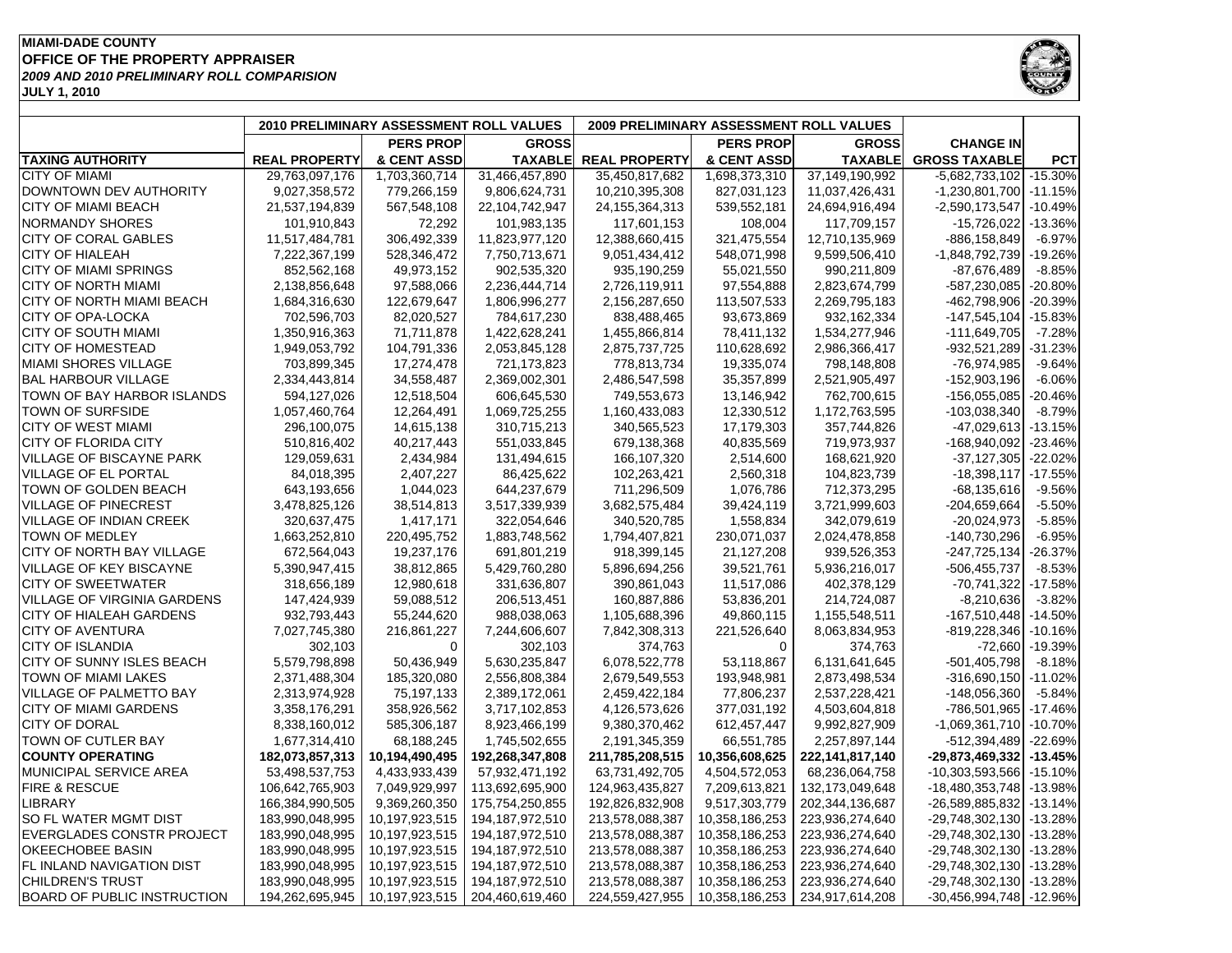# **MIAMI-DADE COUNTYOFFICE OF THE PROPERTY APPRAISER JULY 1, 2010** *2010 PRELIMINARY ASSESSMENT ROLL CHANGE BY PROPERTY TYPE INCLUDING NEW CONSTRUCTION*



|                               | 2009 Values       |                       | 2010 Values W/O New Constr                      |                       | <b>New Construction Values</b> |                      |
|-------------------------------|-------------------|-----------------------|-------------------------------------------------|-----------------------|--------------------------------|----------------------|
| <b>Property Type</b>          | <b>Just Value</b> | <b>Taxable Valuel</b> | <b>Just Value</b>                               | <b>Taxable Valuel</b> | <b>Just Value</b>              | <b>Taxable Value</b> |
| Single Family                 | 114,270,484,495   | 68,172,854,213        | 86,095,595,179                                  | 57,342,560,494        | 417,868,865                    | 416,000,606          |
| Condos - Co-Ops               | 73,159,699,999    | 60,388,027,687        | 57,907,211,438                                  | 48,763,915,494        | 1,018,115,268                  | 1,018,041,590        |
| Multi Family (10+ Units)      | 9,400,106,418     | 7,934,153,611         | 7,696,616,720                                   | 7,251,870,945         | 297,596,006                    | 268,971,242          |
| Multi Family (Under 10 Units) | 8,632,916,648     | 8,158,329,209         | 7,386,594,199                                   | 6,199,270,215         | 24,619,914                     | 24,651,597           |
| <b>Commercial</b>             | 41,232,672,680    | 39.706.144.850        | 37,920,053,379                                  | 36,428,576,988        | 876,732,988                    | 870,112,483          |
| Industrial                    | 14,795,753,987    | 14,447,812,736        | 13,622,032,217                                  | 13,251,650,967        | 81,842,891                     | 81,842,891           |
| <i><b>Institutional</b></i>   | 6,137,516,594     | 1,198,025,973         | 5,656,755,654                                   | 1,092,103,490         | 54,191,134                     | 4,149,760            |
| <b>I</b> Governmental         | 17,074,402,947    | 340.927.813           | 15,901,280,898                                  | 244,880,266           | 1,894,482,952                  | 2,778                |
| Agriculture                   | 5,556,286,069     | 1,366,777,206         | 4,107,352,887                                   | 989,611,110           | 12.340.869                     | 12,454,935           |
| Vacant Land                   | 8,752,182,188     | 8,040,894,652         | 6,788,554,384                                   | 6,235,460,765         | $-22,374,786$                  | $-20,548,610$        |
| <b>Other Property Types</b>   | 2,535,649,325     | 2,031,260,565         | 2,098,168,820                                   | 1,598,149,291         | 215,215                        | 128,016              |
| <b>Total</b>                  |                   |                       | 301,547,671,350 211,785,208,515 245,180,215,775 | 179,398,050,025       | 4,655,631,316                  | 2,675,807,288        |

|                               |                                 |                      | <b>Reassessment (Chg W/O)</b> |                         | <b>Total Change Including</b> |                         |
|-------------------------------|---------------------------------|----------------------|-------------------------------|-------------------------|-------------------------------|-------------------------|
|                               | <b>2010 Preliminary Value</b>   |                      |                               | <b>New Construction</b> |                               | <b>New Construction</b> |
| <b>Property Type</b>          | <b>Just Value</b>               | <b>Taxable Value</b> | <b>Just Value</b>             | <b>Taxable Value</b>    | <b>Just Value</b>             | <b>Taxable Value</b>    |
| Single Family                 | 86,513,464,044                  | 57,758,561,100       | $-24.7%$                      | $-15.9%$                | $-24.3\%$                     | $-15.3%$                |
| Condos - Co-Ops               | 58,925,326,706                  | 49,781,957,084       | $-20.8%$                      | $-19.2%$                | $-19.5\%$                     | $-17.6%$                |
| Multi Family (10+ Units)      | 7,994,212,726                   | 7,520,842,187        | $-18.1\%$                     | -8.6%                   | $-15.0\%$                     | $-5.2%$                 |
| Multi Family (Under 10 Units) | 7,411,214,113                   | 6,223,921,812        | $-14.4%$                      | $-24.0%$                | $-14.2%$                      | $-23.7%$                |
| Commercial                    | 38,796,786,367                  | 37,298,689,471       | $-8.0\%$                      | -8.3%                   | $-5.9%$                       | -6.1%                   |
| Industrial                    | 13,703,875,108                  | 13,333,493,858       | $-7.9\%$                      | $-8.3\%$                | $0.0\%$                       | $0.0\%$                 |
| Institutional                 | 5,710,946,788                   | 1,096,253,250        | -7.8%                         | -8.8%                   | $-7.0\%$                      | $0.0\%$                 |
| Governmental                  | 17,795,763,850                  | 244,883,044          | $-6.9%$                       | $-28.2%$                | 4.2%                          | $0.0\%$                 |
| Agriculture                   | 4,119,693,756                   | 1,002,066,045        | $-26.1%$                      | $-27.6%$                | $0.0\%$                       | $0.0\%$                 |
| <b>Vacant Land</b>            | 6,766,179,598                   | 6,214,912,155        | $-22.4%$                      | $-22.5%$                | $-22.7%$                      | $-22.7%$                |
| <b>Other Property Types</b>   | 2,098,384,035                   | 1,598,277,307        | -17.3%                        | -21.3%                  | $-17.2\%$                     | $-21.3%$                |
| <b>Total</b>                  | 249,835,847,091 182,073,857,313 |                      | $-18.7%$                      | $-15.3%$                | $-17.1%$                      | $-14.0%$                |

**Breakdown by Property Type is for the Real Estate Assessment Roll only**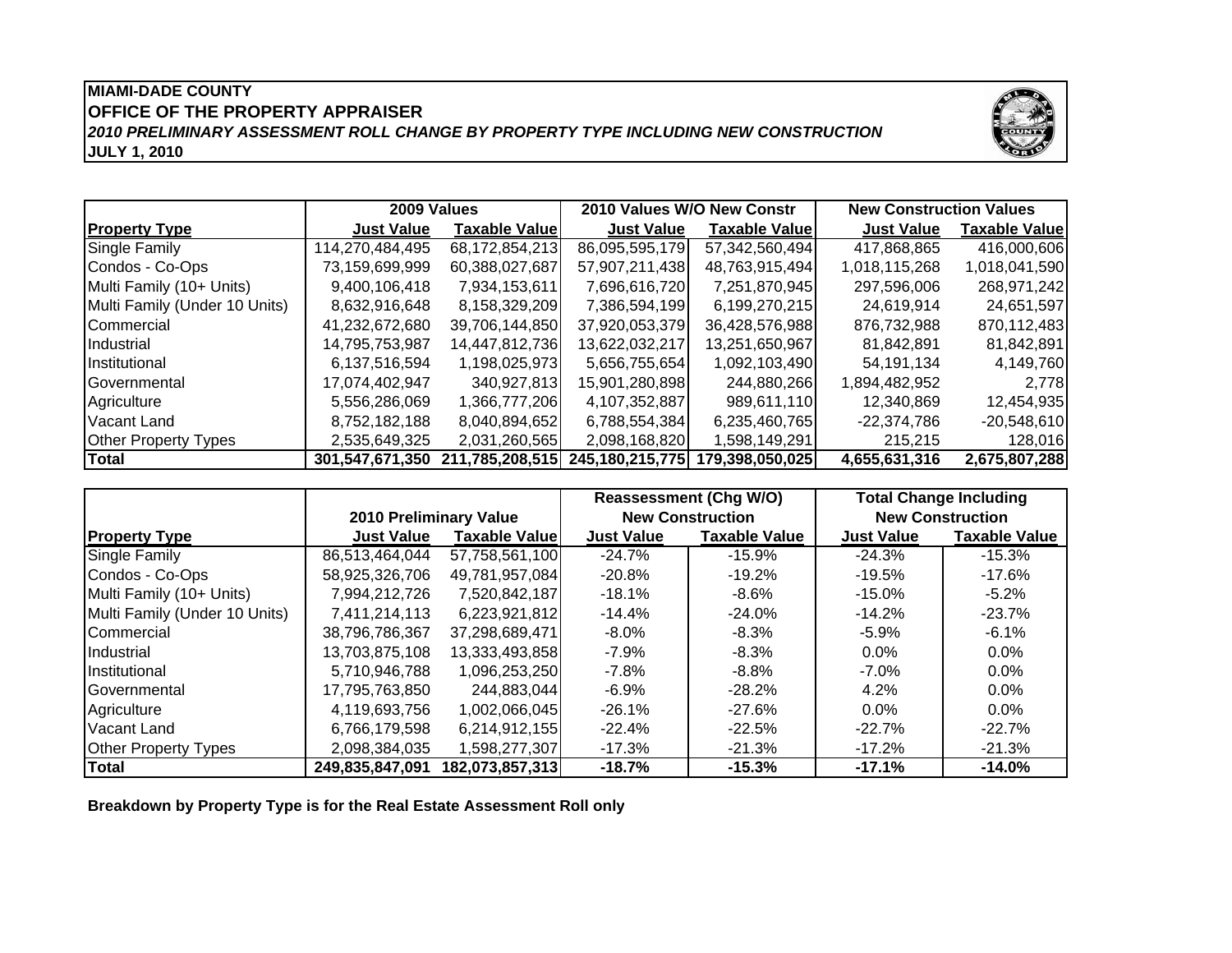## **MIAMI-DADE COUNTYJULY 1, 2010 OFFICE OF THE PROPERTY APPRAISER** *2010 PRELIMINARY ASSESSMENT ROLL CHANGE BY PROPERTY TYPE*



|                               |                   | <b>2010 Preliminary Assessment Roll Values</b> |                      |                    | <b>2009 Preliminary Assessment Roll Values</b> |                      |
|-------------------------------|-------------------|------------------------------------------------|----------------------|--------------------|------------------------------------------------|----------------------|
| <b>Property Type</b>          | <b>Just Value</b> | <b>Assessed Value</b>                          | <b>Taxable Value</b> | <b>Just Value</b>  | <b>Assessed Value</b>                          | <b>Taxable Value</b> |
| Single Family                 | 86,513,464,044    | 73,279,721,159                                 | 57,758,561,100       | 114,270,484,495    | 83,694,135,816                                 | 68,172,854,213       |
| Condos - Co-Ops               | 58,925,326,706    | 56,775,835,400                                 | 49,781,957,084       | 73,159,699,999     | 67,770,302,827                                 | 60,388,027,687       |
| Multi Family (10+ Units)      | 7,994,212,726     | 7,982,569,057                                  | 7,520,842,187        | 9,400,106,418      | 8,647,965,416                                  | 7,934,153,611        |
| Multi Family (Under 10 Units) | 7,411,214,113     | 6,944,823,442                                  | 6,223,921,812        | 8,632,916,648      | 8,613,221,206                                  | 8,158,329,209        |
| Commercial                    | 38,796,786,367    | 38,547,634,069                                 | 37,298,689,471       | 41,232,672,680     | 40,964,484,310                                 | 39,706,144,850       |
| Industrial                    | 13,703,875,108    | 13,615,487,481                                 | 13,333,493,858       | 14,795,753,987     | 14,744,176,469                                 | 14,447,812,736       |
| Institutional                 | 5,710,946,788     | 5,699,737,821                                  | 1,096,253,250        | 6,137,516,594      | 6,129,838,109                                  | 1,198,025,973        |
| Governmental                  | 17,795,763,850    | 17,558,980,599                                 | 244,883,044          | 17,074,402,947     | 16,937,757,981                                 | 340,927,813          |
| Agriculture                   | 4,119,693,756     | 1,096,843,842                                  | 1,002,066,045        | 5,556,286,069      | 1,478,138,214                                  | 1,366,777,206        |
| Vacant Land                   | 6,766,179,598     | 6,665,579,668                                  | 6,214,912,155        | 8,752,182,188      | 8,589,102,719                                  | 8,040,894,652        |
| <b>Other Property Types</b>   | 2,098,384,035     | 1,897,263,414                                  | 1,598,277,307        | 2,535,649,325      | 2,342,689,052                                  | 2,031,260,565        |
| Total                         | 249,835,847,091   | 230.064.475.952                                | 182,073,857,313      | 301, 547, 671, 350 | 259,911,812,119                                | 211,785,208,515      |

|                               |                   | Preliminary Value Change 2009-2010 |                      |             | <b>Percent Change</b> |           |  |
|-------------------------------|-------------------|------------------------------------|----------------------|-------------|-----------------------|-----------|--|
| <b>Property Type</b>          | <b>Just Value</b> | <b>Assessed Value</b>              | <b>Taxable Value</b> | <u>Just</u> | Assd                  | Txbl      |  |
| Single Family                 | -27,757,020,451   | -10.414.414.657                    | -10.414.293.113      | $-24.3\%$   | $-12.4%$              | $-15.3\%$ |  |
| Condos - Co-Ops               | -14,234,373,293   | -10,994,467,427                    | -10.606.070.603      | $-19.5%$    | $-16.2\%$             | -17.6%    |  |
| Multi Family (10+ Units)      | -1,405,893,692    | -665,396,359                       | -413,311,424         | $-15.0\%$   | $-7.7\%$              | $-5.2\%$  |  |
| Multi Family (Under 10 Units) | $-1,221,702,535$  | -1.668.397.764                     | -1,934,407,397       | $-14.2%$    | $-19.4\%$             | -23.7%    |  |
| Commercial                    | $-2,435,886,313$  | $-2,416,850,241$                   | $-2,407,455,379$     | $-5.9%$     | $-5.9\%$              | -6.1%     |  |
| Industrial                    | -1,091,878,879    | -1.128.688.988                     | -1.114.318.878       | $-7.4%$     | $-7.7\%$              | -7.7%     |  |
| Institutional                 | -426.569.806      | -430.100.288                       | -101.772.723         | $-7.0\%$    | $-7.0\%$              | -8.5%     |  |
| Governmental                  | 721.360.903       | 621.222.618                        | -96.044.769          | 4.2%        | $3.7\%$               | $-28.2\%$ |  |
| Agriculture                   | $-1,436,592,313$  | -381.294.372                       | -364.711.161         | $-25.9\%$   | $-25.8\%$             | -26.7%    |  |
| Vacant Land                   | $-1,986,002,590$  | $-1,923,523,051$                   | -1,825,982,497       | $-22.7%$    | $-22.4%$              | $-22.7\%$ |  |
| <b>Other Property Types</b>   | -437,265,290      | -445,425,638                       | -432.983.258         | $-17.2%$    | $-19.0\%$             | $-21.3\%$ |  |
| <b>Total</b>                  | -51,711,824,259   | -29,847,336,167                    | -29.711.351.202      | $-17.1%$    | $-11.5%$              | $-14.0\%$ |  |

Values are based on Real Estate Assessment Roll only.